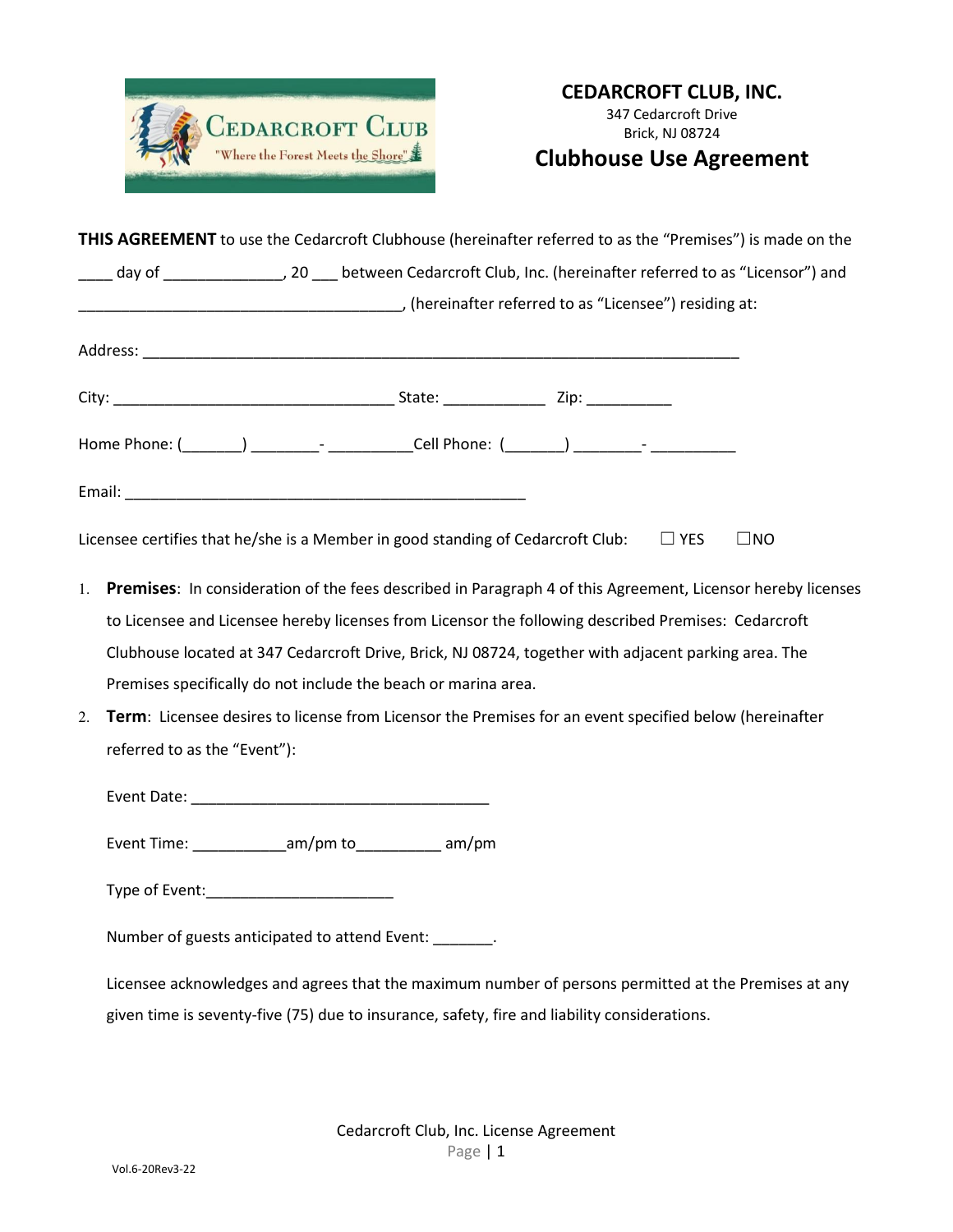- 3. **Limitation on License**: This Agreement does not convey any tenancy rights to Licensee now or in the future and the license granted pursuant to this Agreement shall expire on the date and end time specified above for
- 4. the Event.
- 5. **Assignability**: This Agreement and license is not assignable to any other person or organization and Licensee represents that the license granted herein shall be for an Event sponsored, given or hosted by Licensee. Licensee shall be solely responsible for abiding by all of the terms and conditions outlined in this Agreement and ensuring that Licensee's agents, employees, attendees and invitees abide by the terms of this Agreement. Licensee also agrees that he/she shall be at the Premises during the Event and shall be responsible for completing the cleanup and signing the After Event Check-out form at the end of the Event. An example of the form is attached to this Agreement.
- 6. **Set-Up**: Licensee shall be provided access to the Premises via door codes the day of the Event for setup and decorating. Licensee MAY be provided access to the Premises the evening before the day of the Event at Licensor's discretion provided that the Premises are not being used for another event. A floor plan of the Premises is available on www.cedarcroftclub.org for planning purposes. Under no circumstances shall Licensee give the door codes to any other person and will be present when the Premises are being accessed by Licensee's employees, agents, attendees, or invitees.
- 7. **Fees**: Licensee agrees to pay the following fee(s) in consideration of this Agreement and license to use the Premises:

| <b>Daily Usage Rates</b>                         | <b>Members</b> | <b>Non-Members</b> |
|--------------------------------------------------|----------------|--------------------|
| Weekends: Friday, Saturday, Sunday &<br>Holidays | \$300          | \$700              |
| <b>Weekdays: Monday thru Thursday</b>            | \$125          | \$300              |
| Required: Refundable Damage Deposit              | -0-            | \$250              |

Using the chart above, please complete the following:

| Daily Usage Fee(s)                                |  |
|---------------------------------------------------|--|
| Damage Deposit for Non-Members:                   |  |
| Total Usage Fees + Damage Deposit (if applicable) |  |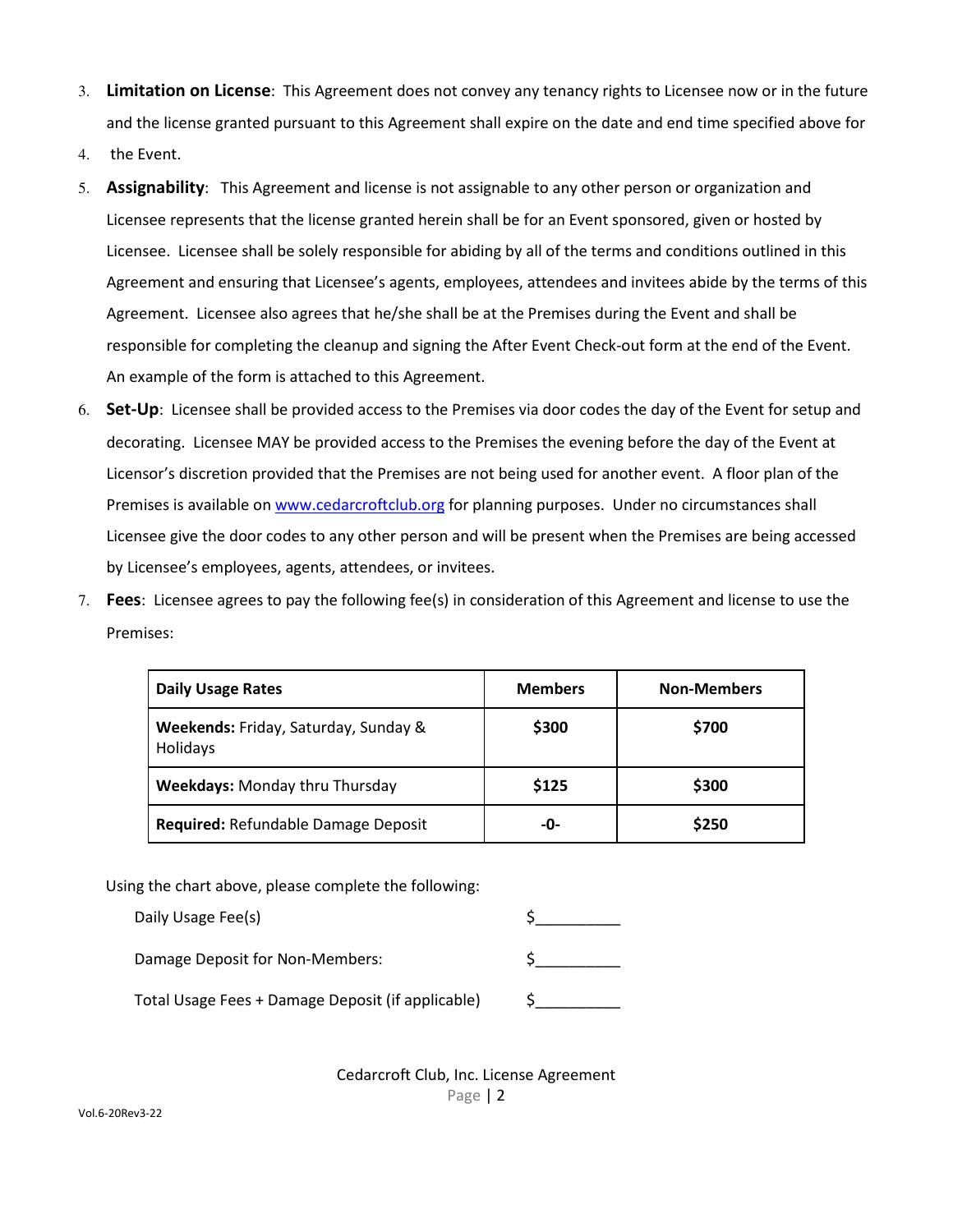In consideration of the Damage Deposit waiver, Members promise to pay for any loss or damage to the Premises resulting from the Event - more specifically set forth in Paragraphs 21 and 23 (a) below.

### 8. **Usage Fee Payment Schedule**:

- a. Members: May book the Premises at any time and receive first priority over non-members. The right to use the Premises is confirmed only when this Agreement and license is signed by an authorized representative of Licensor and received by Licensee. Full payment of the Usage Fee is required no later than 30 calendar days prior to the Event. Failure to submit payment by this date may result in the cancellation of the booking.
- b. Non Members: May book the Premises at any time based on availability. The right to use the Premises is confirmed only when this Agreement and license is signed by an authorized representative of Licensor and received by Licensee. 50% of the Usage Fee plus the Damage Deposit is required to confirm the booking, with the remaining 50% of the Usage Fee due thirty (30) calendar days prior to the Event. Failure to submit full payment by this date may result in cancellation of the booking.
- c. Fees may be paid by Cash or Checks. Checks shall be made payable to "Cedarcroft Club, Inc." Any check that is returned for non-payment shall result in automatic cancellation of the booking plus a returned check charge from Licensor's bank.
- 9. **Cancellation Policy**: The Rental Coordinator(s) must be notified in writing by Licensee of a Request to Cancel, which must be received and acknowledged by Licensor more than thirty (30) days prior to the Event date in order to receive a full refund of both the Usage Fees and Damage Deposit; a Request to Cancel must be received and acknowledged by Licensor ten (10) to thirty (30) days prior to the Event date in order to receive a full refund of Usage Fees and Damage Deposit less an \$100 administrative fee; and a Request to Cancel received and acknowledges by Licensor less than ten (10) days prior to the Event will result in a forfeiture of all Usage Fees paid. Any Damage Deposit will be returned.

### 10. **Items Provided**:

- a. Licensor shall provide folding tables and chairs; toilet paper, hand towels, and soap for bathrooms; one (1) roll of paper towels for kitchen; miscellaneous cooking utensils located in kitchen cabinets; and brooms/mops for clean-up.
- Cedarcroft Club, Inc. License Agreement b. Licensee shall be responsible for providing all other supplies required for the Event, including, but not limited to, tablecloths, eating utensils, plates, cups, glasses, barware, centerpieces, serving dishes, additional paper towels and all cleaning supplies. Licensee may not use any of the disposable dishes,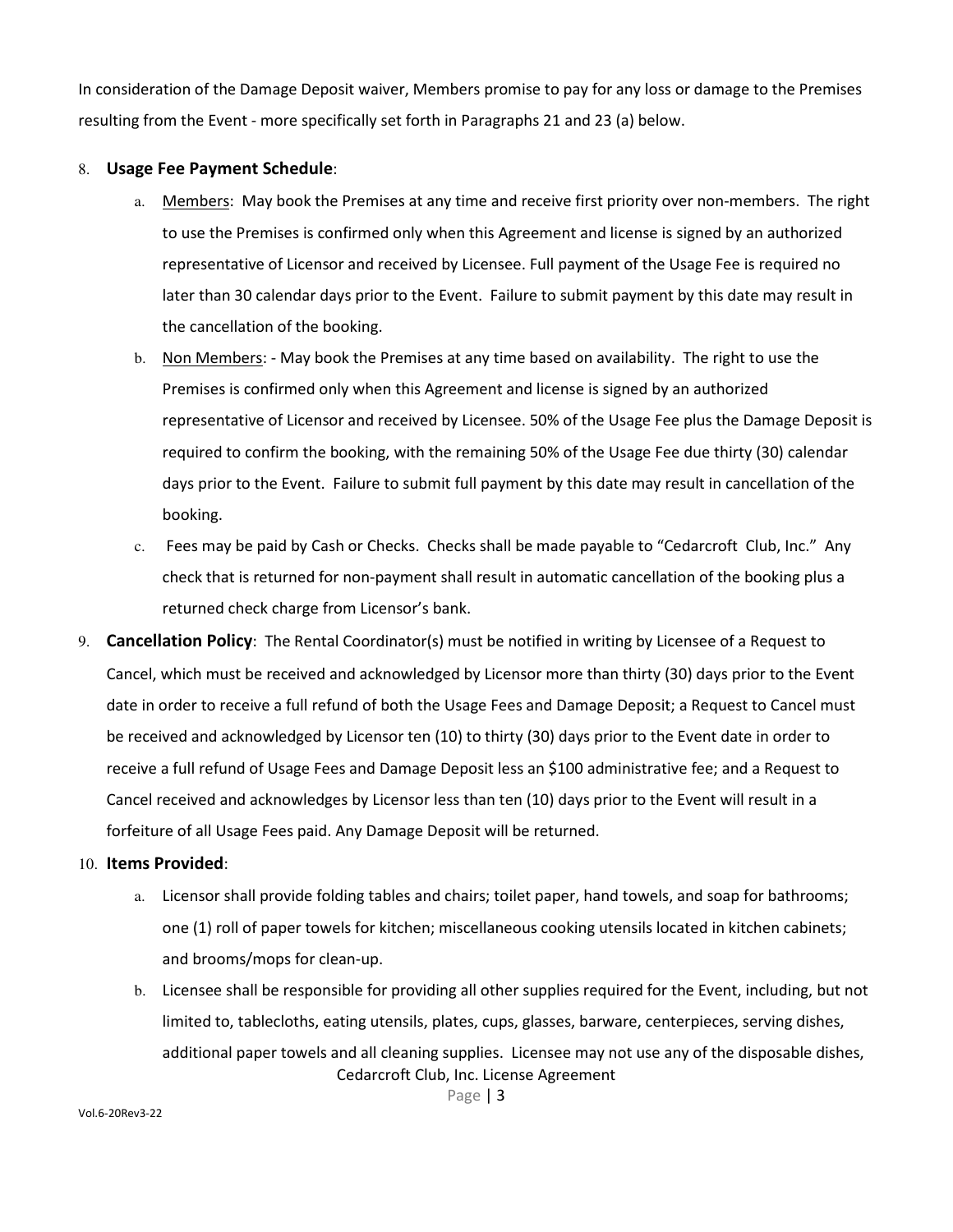cups, glasses, or eating utensils stored at the Premises, or any food or beverages stored at the Premises or in the refrigerator or freezer, belonging to Licensor.

- 11. **Beach Use: The rental of the Clubhouse does NOT include the use of the beach**. Licensee shall not permit guests access to beach and/or marina property
- 12. **Insurance**: Licensee shall provide Licensor at least fifteen (15) days in advance of the Event with a copy of Licensee's Homeowners or Renters Insurance Policy or other Certificate of Insurance that will cover damage and liability for the Event and contains the following information:

| Address: |        |      |  |  |
|----------|--------|------|--|--|
| City:    | State: | Zip: |  |  |
| Policy#  |        |      |  |  |

- 13. **Alcohol Consumption**: Licensee shall assume all liability for any person(s) consuming alcohol during the Premises or within a reasonable time after the Event while Licensee has been granted a license to use the Premises.
	- a. Licensee shall not allow anyone under the legal drinking age of 21 to consume alcoholic beverages while on the Premises, nor shall Licensee allow any person under the legal drinking age to attend the Event who has obviously been drinking alcohol prior to the Event.
	- b. Licensor shall not provide liquor, set-ups, barware or bartenders for any Event.
- 14. **Non-Liability of Licensor**: Licensor shall not be held liable for any lost or damaged property, or damage or injury to any person, including an infection or disease caused by a virus, bacteria or other organism, that may be sustained by Licensee or Licensee's agents, employees, attendees or invitees while on or at the Premises, or traveling to and from the Premises, resulting from the carelessness, negligence or improper or illegal conduct of Licensee or any one or more of Licensee's agents, employees, attendees or invitees. Licensee shall indemnify and hold Licensor harmless from any actions, claims or lawsuits brought against Licensor, its Board of Directors, Members, agents or employees, including payment of any reasonable counsel fees and costs incurred by Licensor, resulting from Licensee's carelessness, negligence or improper or illegal conduct, or the carelessness, negligence or improper or illegal conduct of any one or more of Licensee's agents, employees, attendees or invitees; and/or Licensee's or any one or more of Licensee's agents', employees', attendees' or invitees' failure to abide by the terms of this Agreement.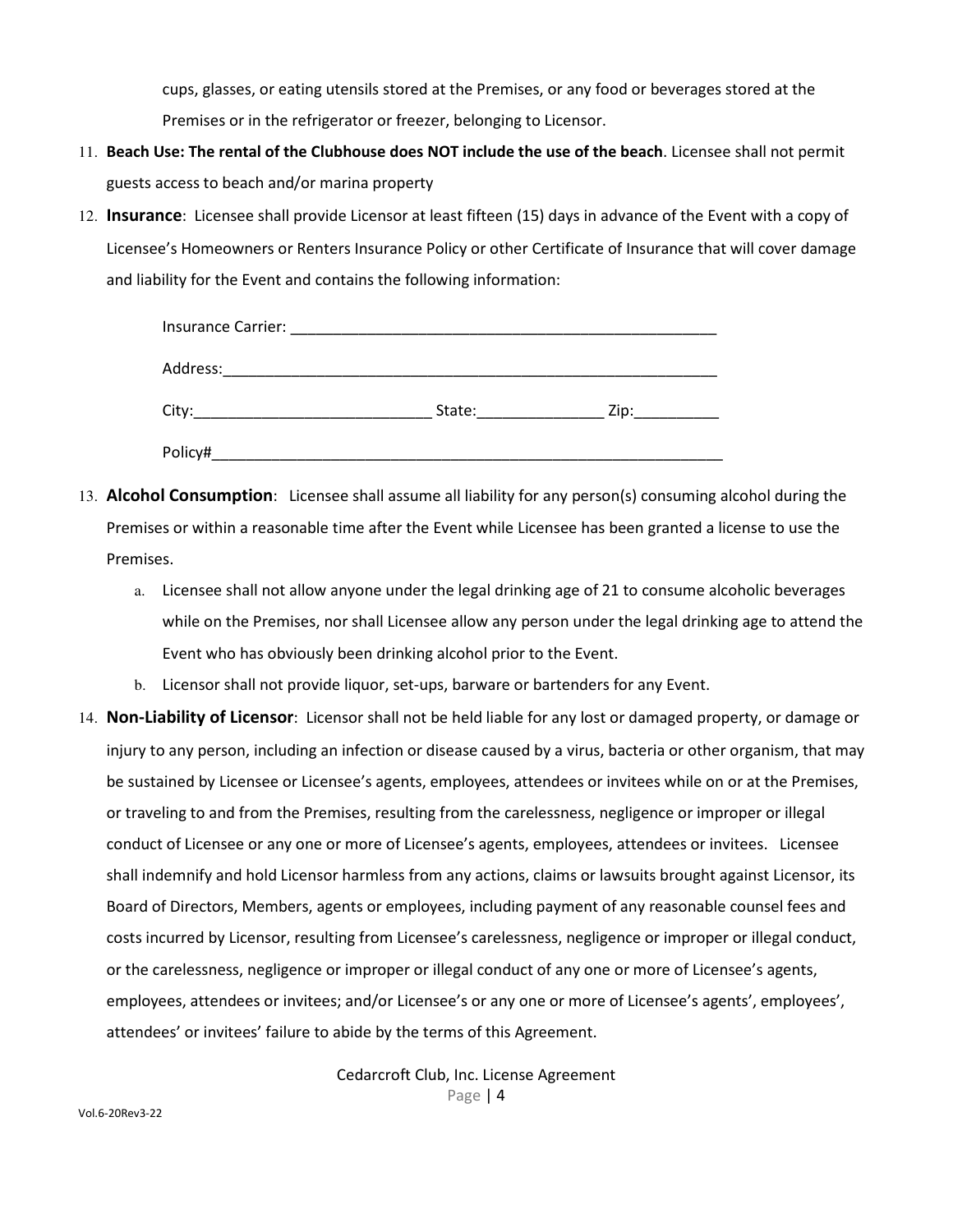- 15. **Fireplace and Warming Oven Use**: The fireplace shall not be used at any time for any purpose other than decoration by Licensee, its agents, employees, attendees or invitees. The warming oven is to be used ONLY for warming and heating food brought on the Premises by Licensee, its agents, employees, attendees or invitees.
- 16. **Illegal Activity**: Licensee shall not allow any illegal activity to be conducted at the Premises during the Event, including the use of illegal substances, gaming, and loud noise disturbing the neighborhood or other illegal activity.
- 17. **Permits**: Licensee shall be responsible for obtaining all necessary permits and licenses to use the Premises where required by city or county ordinance.
- 18. **Parking**: Licensee shall be responsible for parking for the persons attending the Event and ensuring that no one blocks the driveways or streets surrounding the Premises or litters the Premises or the surrounding area with paper, bottles, cans, cigarette butts, decorations or other trash.
- 19. **Conduct of Guests**: Licensee acknowledges that Cedarcroft Club is in a residential neighborhood with nearby homes. Licensee shall be responsible for the conduct of all agents, employees, attendees and invitees with respect to noise, access to neighboring properties and littering.
- 20. **Noise**: At 10 pm, ALL persons attending the Event must be inside with doors closed to limit outside music and noise. At 11 pm, ALL music must cease indoors and outdoors at the Premises. At 12 midnight, the Event must be over, cleanup complete, lights out, doors locked, and everyone off of the Premises.
- 21. **Notification of Property Damage or Injury**: Licensee shall promptly notify Licensor in the event of damage to the Premises or injury to any person(s) while on the Premises. In the event of injury, Licensee shall provide details (type of injury, name of injured party, address, age and particulars) to an authorized representative of Licensor. Notification shall be made to Licensor within 24 hours of the Event. Minor property damage (i.e. broken chair, table, etc.) shall be reported to Licensor at the conclusion of the Event or no later than the following day. In the event of significant property damage or problem (broken pipe, sewer backup, fire, etc.), Licensor shall be contacted immediately utilizing the contacts named in this Agreement.
- 22. **Decorations**: ONLY removable adhesive shall be used to affix decorations to the Premises. "Removable Adhesive" shall be defined as products equal/similar to Elmer's Poster Tack, Scotch Poster Putty or Duck Poster Putty. No tape, pins, staples, or similar items shall be placed on the windows, walls or on any trim. No tacks, nails or other devices may be used to affix decorations to the Premises.
- 23. **Cleanup**: Licensee shall complete the After Event Cleanup of the Premises IMMEDIATELY after the Event has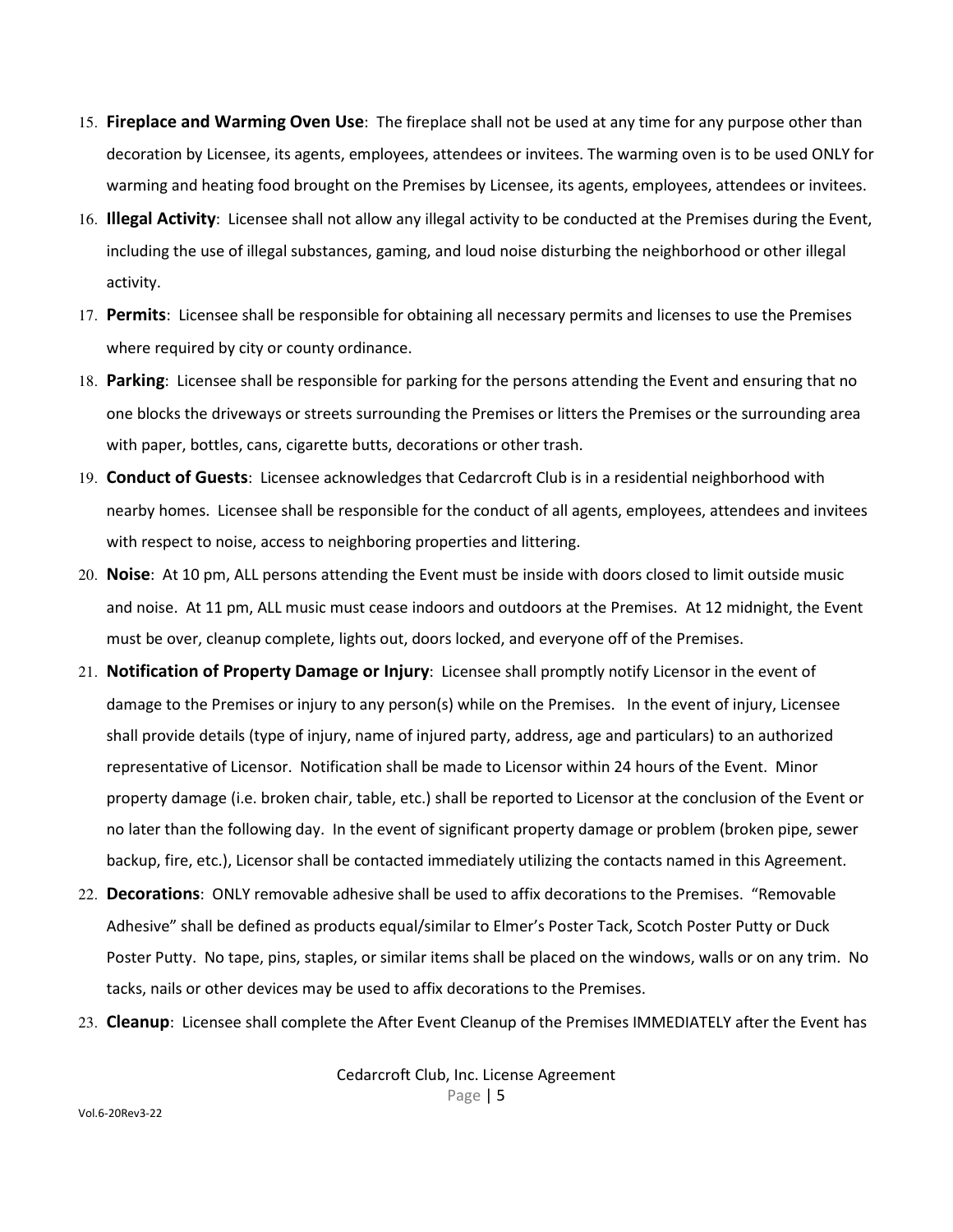ended. The Premises shall be left in the same condition as found prior to the Event and failure to do so WILL result in the forfeiture of the Damage Deposit and/or an invoice being sent to Licensee for the cost of cleanup and damage to the Premises.

- 24. **After Event Cleanup**: The After Event Cleanup shall consist of the following activities:
	- a. All tables and chairs shall be broken down, stacked on carriers, and returned to the storage room adjacent to the great room.
	- b. All items that were brought into the Premises by Licensee, its agents, employees, attendees and invitees that are not the property of Licensor shall promptly be removed from the Premises by Licensee.
	- c. All garbage, trash and debris, whether in cans or plastic bags, including the bathroom waste containers, shall be sorted and placed in the appropriate large trash containers (recyclable and regular trash) outside.
	- d. All food and beverages brought into the Premises by Licensee shall be removed from refrigerators, cabinets, stove, bar area and freezers.
	- e. Floors SHALL be swept, damp mopped and sanitized, including the kitchen, great room, hallways, bath rooms and bar porch.
	- f. Any cups/cans/bottles/cigarette butts that may have been left outside of or around the Premises shall be picked up and put in the trash cans.
	- g. Walls, doors, windows, bathrooms, furniture, stoves, ovens, refrigerators, and countertops, shall be cleaned and sanitized where required in order to leave the Premises in the same condition as it was prior to the Event.
	- h. Extreme care must be given to NOT drag furniture or any equipment across the wood floors. If the wood floor is scratched or marred, the cost of refinishing shall be deducted from the Damage Deposit and any balance or cost shall be invoiced to Licensee.
	- i. All lights shall be shut off.
	- j. The thermostat shall be returned to SCHED mode if changed.
	- k. Interior floor mats shall be returned to the interior of each entrance and not left outside.
	- l. Any and all decorations shall be removed from the Premises and surrounding area, including direction signs, balloons, banners, etc. upon completion of the Event.
	- m. Doors shall be locked and secured.

### 25. **Damage Deposit Return and/or Forfeiture**: The Non-Member Damage Deposit less any cleanup or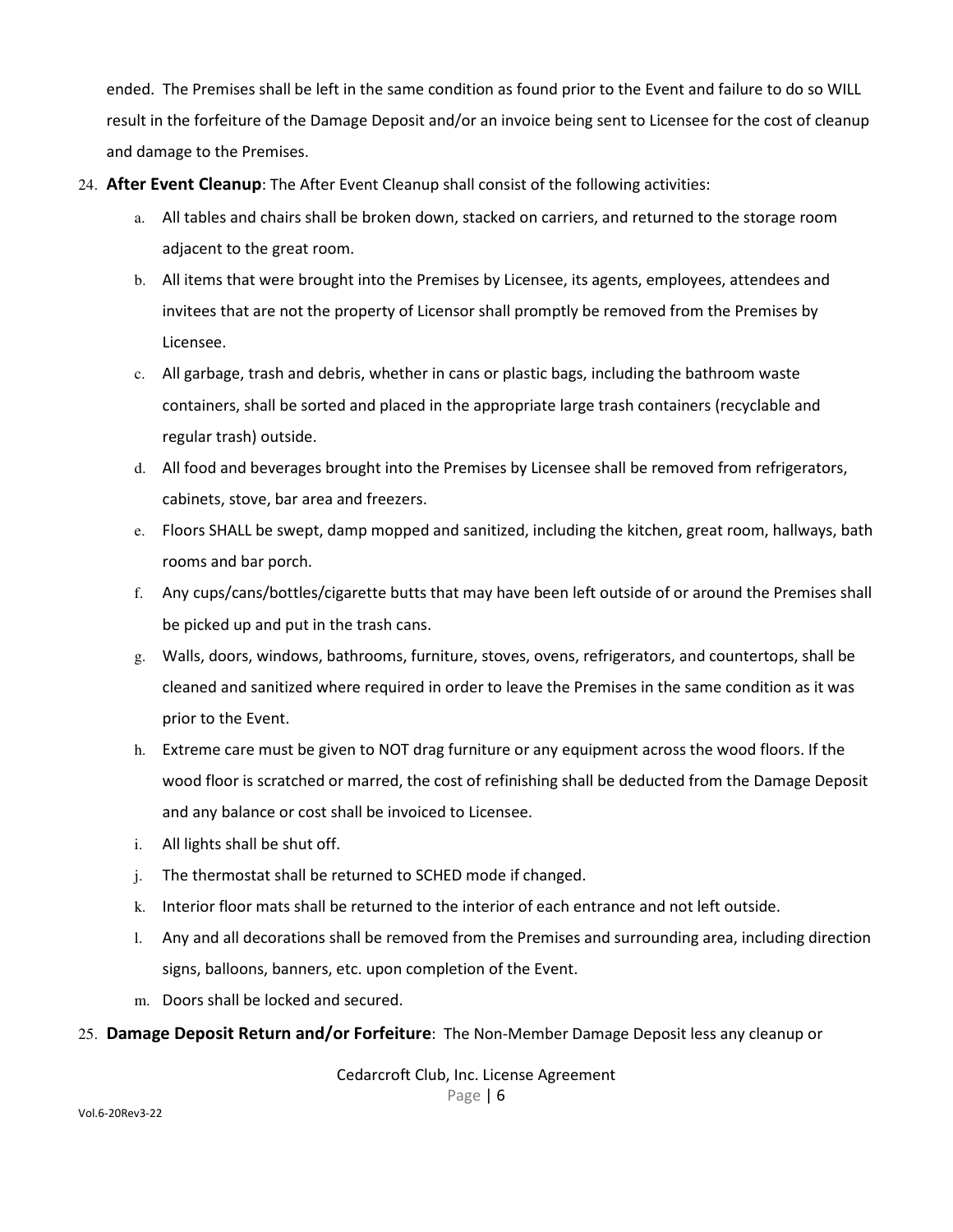damage costs as determined in the sole discretion of the authorized representative(s) of Licensor shall be returned to Licensee within thirty (30) days after the end of the Event.

- a. Should the damage exceed the amount of the Damage Deposit, Licensor will invoice Licensee within thirty (30) days if feasible and the amount owing shall be paid in full within thirty (30) days of the date of the invoice. Should Licensor be required to incur legal or other collection expenses due to nonpayment by Licensee, interest at prevailing rates, reasonable legal fees and costs will be added to the amount owed by Licensee as stated in the invoice.
- b. Licensee shall be required to sign an After Event Check Out form at the end of the Event that he/she has personally complied with the terms and conditions of this Agreement and leaves the Premises in good and orderly condition the same as prior to the Event.
- c. Reasons for loss or deduction from Damage Deposit include, but are not limited to:
	- i. Premises not thoroughly or properly cleaned, sanitized and/or secured.
	- ii. Recycling mixed with regular garbage.
	- iii. Damage to, or removal of, items belonging to Licensor from the Premises.
	- iv. Discharge of fire extinguisher (except in an emergency).
	- v. Kitchen sink/bathroom facilities clogged or not cleaned thoroughly.
	- vi. Stove, refrigerator counters, and/or oven soiled.
	- vii. Food or beverages left in the refrigerator or elsewhere on the Premises.
	- viii. Decorations not completely removed from the Premises or surrounding area.
	- ix. Cigarette butts or other trash left in parking area or area surrounding the Premises.
	- x. Violation of Brick Township noise ordinance resulting in a visit from Brick Police.

\_\_\_\_\_\_\_\_\_\_\_\_\_\_\_\_\_\_\_\_\_\_\_\_\_\_\_\_\_\_\_\_\_\_\_\_\_\_\_\_\_\_\_\_\_\_\_\_\_\_\_\_\_\_\_\_\_\_\_\_\_\_\_\_\_\_\_\_\_\_\_\_\_\_\_\_\_\_\_\_\_\_\_\_\_\_\_\_\_\_

 $\mathcal{L}_\mathcal{L} = \mathcal{L}_\mathcal{L} = \mathcal{L}_\mathcal{L} = \mathcal{L}_\mathcal{L} = \mathcal{L}_\mathcal{L} = \mathcal{L}_\mathcal{L} = \mathcal{L}_\mathcal{L} = \mathcal{L}_\mathcal{L} = \mathcal{L}_\mathcal{L} = \mathcal{L}_\mathcal{L} = \mathcal{L}_\mathcal{L} = \mathcal{L}_\mathcal{L} = \mathcal{L}_\mathcal{L} = \mathcal{L}_\mathcal{L} = \mathcal{L}_\mathcal{L} = \mathcal{L}_\mathcal{L} = \mathcal{L}_\mathcal{L}$ 

 $\_$  ,  $\_$  ,  $\_$  ,  $\_$  ,  $\_$  ,  $\_$  ,  $\_$  ,  $\_$  ,  $\_$  ,  $\_$  ,  $\_$  ,  $\_$  ,  $\_$  ,  $\_$  ,  $\_$  ,  $\_$  ,  $\_$  ,  $\_$  ,  $\_$  ,  $\_$  ,  $\_$  ,  $\_$  ,  $\_$  ,  $\_$  ,  $\_$  ,  $\_$  ,  $\_$  ,  $\_$  ,  $\_$  ,  $\_$  ,  $\_$  ,  $\_$  ,  $\_$  ,  $\_$  ,  $\_$  ,  $\_$  ,  $\_$  ,

**\_\_\_\_\_\_\_\_\_\_\_\_\_\_\_\_\_\_\_\_\_\_\_\_\_\_\_\_\_\_\_\_\_\_\_\_\_\_\_\_\_\_\_\_\_\_\_\_\_\_\_\_\_\_\_\_\_\_\_\_\_\_\_\_\_\_\_\_\_\_\_\_\_\_\_\_\_\_\_\_\_\_** 

26. **Special Provisions:** The following section contains additional Terms and Conditions regarding use of Premises (must be initialed by Licensor):

- 27. **Governing Law:** This Agreement shall be enforced under the laws of the State of New Jersey.
- 28. **Default**: A breach or anticipated breach of any term of this Agreement shall be grounds for immediate termination and may involve forfeiture of any fees or deposits paid.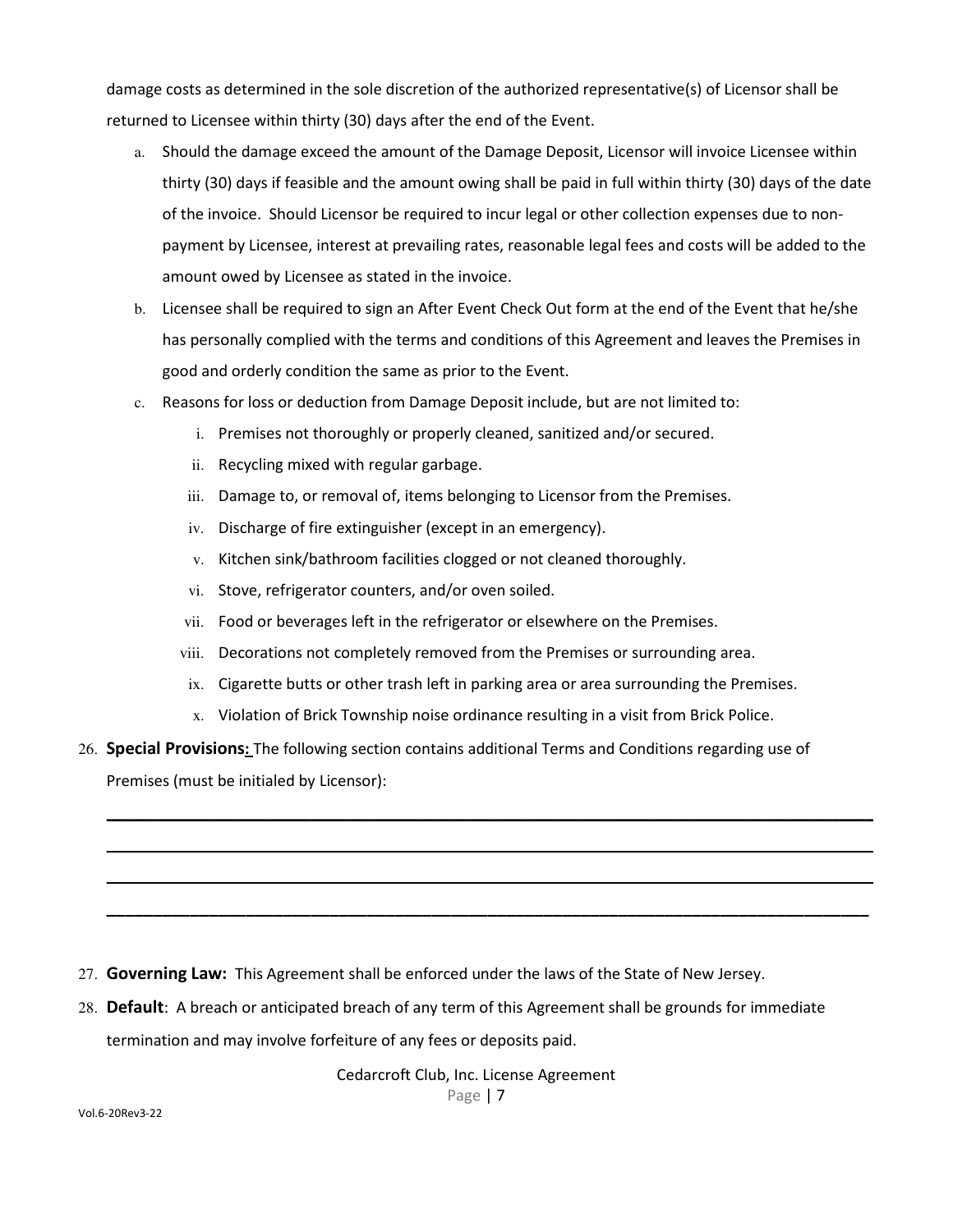29. **Entire Agreement**: This Agreement contains the entire agreement between the parties with respect to its subject matter. By signing below, Licensee understands, acknowledges and agrees to abide by all of its terms and conditions.

Accepted and Agreed:

| <b>Licensee</b>                                                      |                                                    |  |  |  |  |
|----------------------------------------------------------------------|----------------------------------------------------|--|--|--|--|
|                                                                      |                                                    |  |  |  |  |
|                                                                      |                                                    |  |  |  |  |
|                                                                      |                                                    |  |  |  |  |
|                                                                      |                                                    |  |  |  |  |
| Licensor                                                             |                                                    |  |  |  |  |
|                                                                      |                                                    |  |  |  |  |
|                                                                      | Printed Name: <u>___________________________</u>   |  |  |  |  |
| Date:<br><u> 1999 - Jan James James Barbara, president politik (</u> | Authorized Representative of Cedarcroft Club, Inc. |  |  |  |  |

## **Emergency Contact List and Authorized Representatives of Licensor**

**Clubhouse Director:** 

Curt Nagel - 213.598.5311

## **Rental Coordinator:**

Carolyn Klein - 201.787.0310

## **President:**

Noah Skyta - 732.275.5155